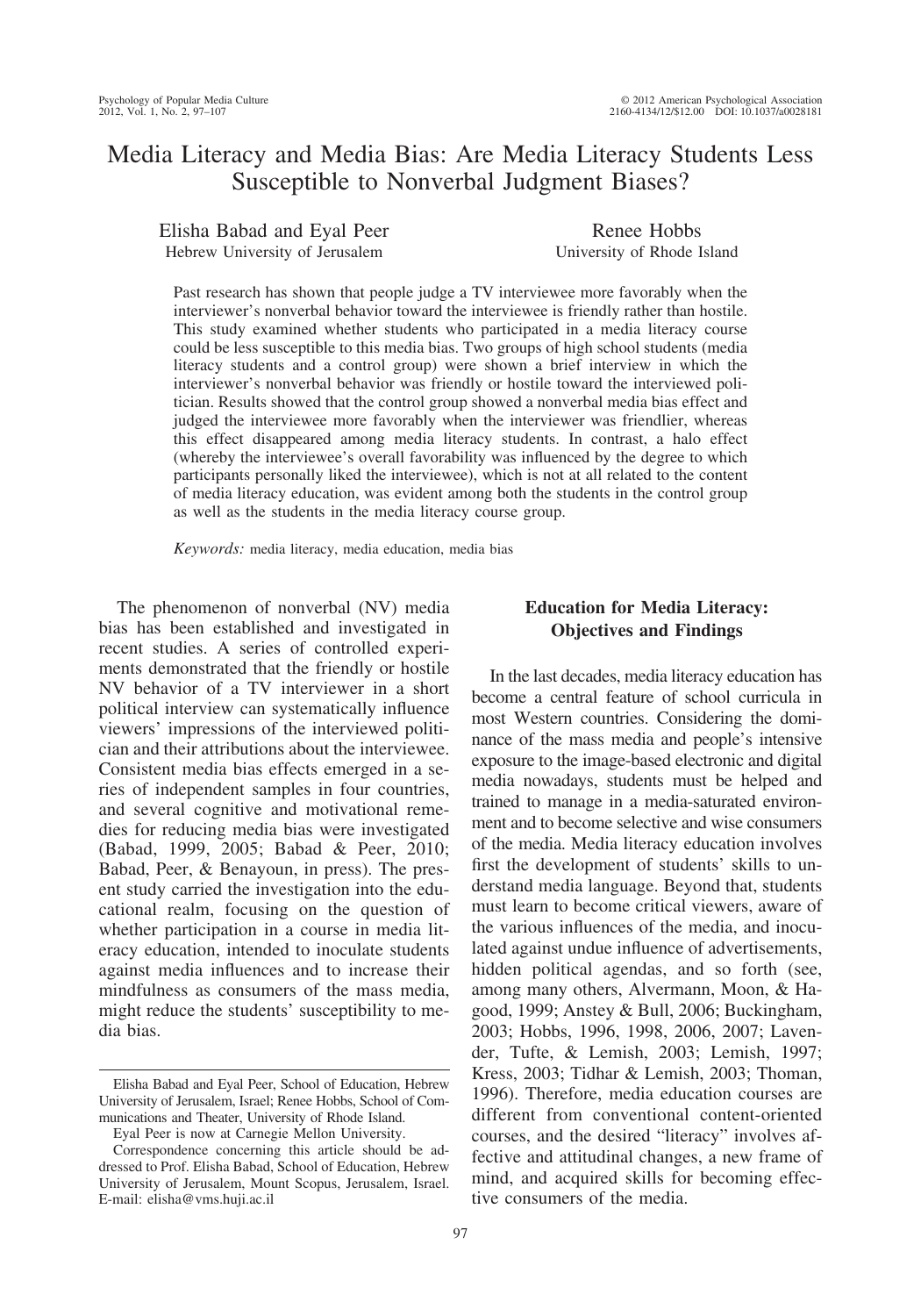In conceptual terms, it might be said that media literacy education is intended to change students' mode of thinking in their "management" of the media. In terms of the elaboration-likelihood model of persuasion (Petty & Cacioppo, 1986), students must shift from peripheral, automatic processing to central processing, to effortful and conscious elaboration. In terms of the theory of mindful or mindless processing (Langer, 1989; Langer & Piper, 1987), media education is intended to shift students from mindless processing to mindfulness, to become autonomous thinkers rather than passive, automatic receivers of media messages (see also Epstein's, 1994, dual process theory; Chaiken, Liberman, & Eagly's, 1989, heuristic-systematic model; and Kahneman & Tversky's, 1979, prospect theory). Mindful processing would reduce students' susceptibility to media bias and media influences. These ideas lay the foundation for hypothesizing that media bias consistently found among viewers who did not partake in media education—would be reduced among students who had participated in a media education course.

Empirical studies on the effects of media education courses have focused on measuring the actual learning of course materials (e.g., Dorr, Graves, & Phelps, 1980) and attitude changes following the course—a more critical view of advertising (Roberts, Christenson, Gibson, Mooser, & Goldberg, 1980); attitudes concerning alcohol, tobacco, and substance abuse (Austin & Johnson, 1997; Primack, Gold, Land, & Fine, 2006); and beliefs associated with risky behavior (Austin, Pinkleton, & Funabiki, 2007). Some studies (e.g., Banerjee & Greene, 2006) compared the effects of different designs of media education courses. But no study to date has shown direct indications of hypothesized changes in students' mode of information processing from mindlessness or peripheral processing to mindful or central processing. Research on media bias provides a unique opportunity to ask an interesting question about the mode of thinking that graduates of a successful media education course would apply for processing hidden media messages to which they are exposed.

#### **Media Bias Effect and Consequences**

In NV communication, people consciously or unconsciously transmit certain messages through facial expressions, eye movements,

tone of voice, and gestures to indicate their positive or negative attitude about a given issue or toward a particular person (Buller & Burgoon, 1996). Because TV emphasizes the visual aspects of human communication, NV behavior becomes extremely important for understanding how TV broadcasters might influence viewers' perceptions and interpretations. For example, evidence has shown that the most notable TV news anchorpersons in the United States demonstrated differential facial expressions when mentioning the names of the two presidential candidates in the 1976 and 1984 elections (Friedman, DiMatteo, & Mertz, 1980; Friedman, Mertz, & DiMatteo, 1980; Mullen et al., 1986). Mullen et al. (1986) argued that viewers' actual voting behavior was affected in some cases.

In public broadcasting, printed guidelines (e.g., Rogel & Schejter, 1995) and explicit norms demand equitable, objective, and unbiased behavior by broadcasters and interviewers, and they are required to avoid any attempt to influence viewers according to their own beliefs and positions. Therefore, differential behavior where interviewers treat different interviewees in a different manner (subtle as it might be) constitutes media bias and an attempt to exert undue influence. Using a judgment study methodology in which viewers/judges rated thin slices (i.e., very brief clips) of the NV behavior of TV interviewers, Babad (1999) documented the differential (and preferential) NV behavior of the interviewers toward different interviewees. The most intense preferential behavior was demonstrated by a notable broadcaster in important long interviews with the two candidates for prime minister in the Israeli 1996 election.

To examine the consequences of bias in interviewers' NV behavior on viewers' impressions and judgments of the interviewed politician, Babad (2005) used instances of NV behavior of that interviewer from the 1996 election to create a 4-min political interview. The interviewed "politician" in this interview was a confederate, a distinguished looking university professor. The viewers in four countries (Babad, 2005; Babad & Peer, 2010) could not comprehend at all the verbal speech content in this dialogue that was held in a foreign language; therefore, their judgments and ratings were based on NV behavior alone. (When this experiment was conducted in Israel, the audio volume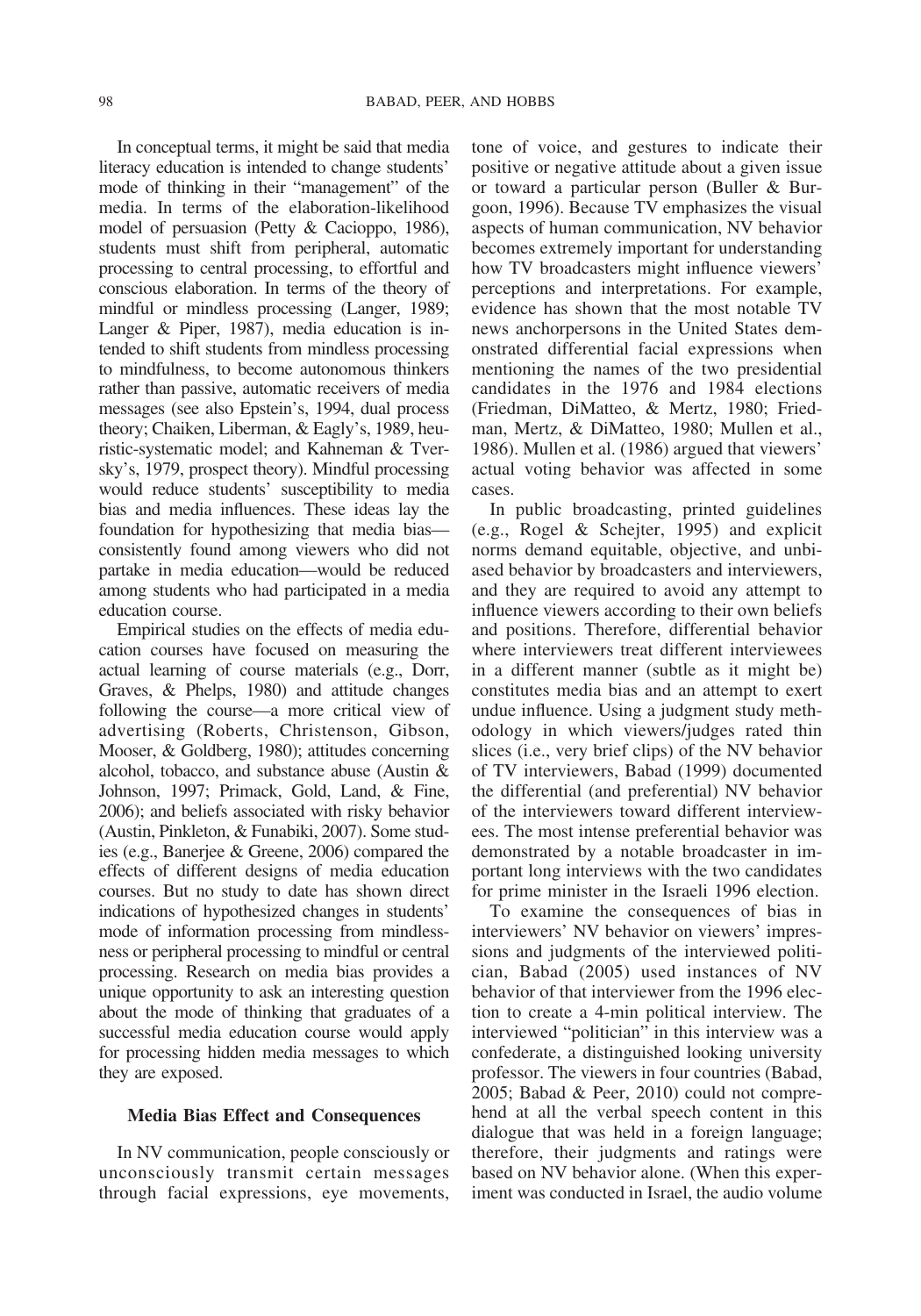was turned off to prevent understanding of verbal content.) Two versions of the filmed interview were prepared, varying the NV behavior of the interviewer, but holding constant the behavior of the interviewee. Thus, whereas one group of participants viewed a very friendly interviewer (with clips taken from one 1996 broadcasted interview), the other group of participants viewed a hostile interviewer (with clips taken from the other 1996 interview). The behavior of the interviewee was identical in both films. Therefore, in this experimental design, any differences in ratings of the interviewee between the two groups of viewers could be causally attributed to the varying NV behavior of the interviewer. In other words, this experimental procedure could serve as an instrument for assessing viewers' susceptibility to media bias. This basic design was used in all subsequent studies in this series (Babad, 2005; Babad & Peer, 2010; Babad et al., in press) and was employed in the present study as well. $<sup>1</sup>$ </sup> This basic design yielded very consistent media bias effects in seven replications in four countries (see meta-analysis in Babad & Peer, 2010). Further studies investigated several "remedies" that might reduce media bias effects.

# **An Educational Test of the Media Bias Effect**

The present study shifts the investigation of media bias into the realm of educational– psychological research. If the ratings of groups of viewers of an identical interviewee vary as a function of the irrelevant NV behavior of the interviewer, their bias represents mindless or peripheral processing. The fact that a cognitive remedy in the form of an explicit instruction directing viewers to ignore the interviewer could reduce media bias (Babad & Peer, 2010, Study 1) indicates that an intervention might indeed shift participants into more mindful and central processing. As mentioned above, this is exactly the objective of media literacy education. Therefore, if a course in media literacy attains its major objective, students would become more mindful and rational, and their susceptibility to the bias caused by the interviewer's NV behavior would be reduced. We hypothesized that, whereas the ratings of students who did not participate in a media education course would demonstrate the typical media bias effect, the ratings of students who participated in a media literacy course would show a reduced media bias effect or no effect at all (i.e., similar ratings of the interviewee in both interviewer conditions). In the educational setting where media literacy courses take place, totally random assignment of students into groups that would or would not receive instruction would not be possible; therefore, the potentially causal effect of self-selection of students could not be ruled out. When possible, researchers apply the "study now" versus "study later" method, in which the group that does not receive the instruction (the "control" group) is supposed to participate in the study program at a later date. This reduces the sharpness of the self-selection argument. In the present study, the school authorities assured us that all students in the school were supposed to participate in a media literacy course during their tenure in the school. However, we have no data indicating that the control students indeed participated in the course eventually.

The quality of the study can be improved if a richer network of hypotheses can be employed beyond the simple hypothesis about the effectiveness of instruction. The central hypotheses can then be complemented by additional hypotheses that might predict differential effects for particular partitions of subconditions, or might offer alternative hypotheses for additional (perhaps related) dependent variables. In the present study, we were fortunate to be able to offer an additional hypothesis that focused on the "multiple bias" phenomenon (Babad et al., in press) and the possibility of a halo effect potentially influencing viewers' ratings independent of the media bias effect.

# **Multiple Biases: Could Viewers Be Influenced by a Halo Effect as Well?**

In the most recent article about the media bias phenomenon (Babad et al., in press), the possibility of "multiple biases" was raised and examined in the media bias experiment. While viewing the 4-min interview of the friendly or hostile interviewer with the interviewee, per-

<sup>&</sup>lt;sup>1</sup> All details about the construction of the stimulus materials, the administration of the basic design, its psychometric properties, and all results are provided in the cited articles. The actual films are accessible through http:// www.youtube.com/user/NvStudy.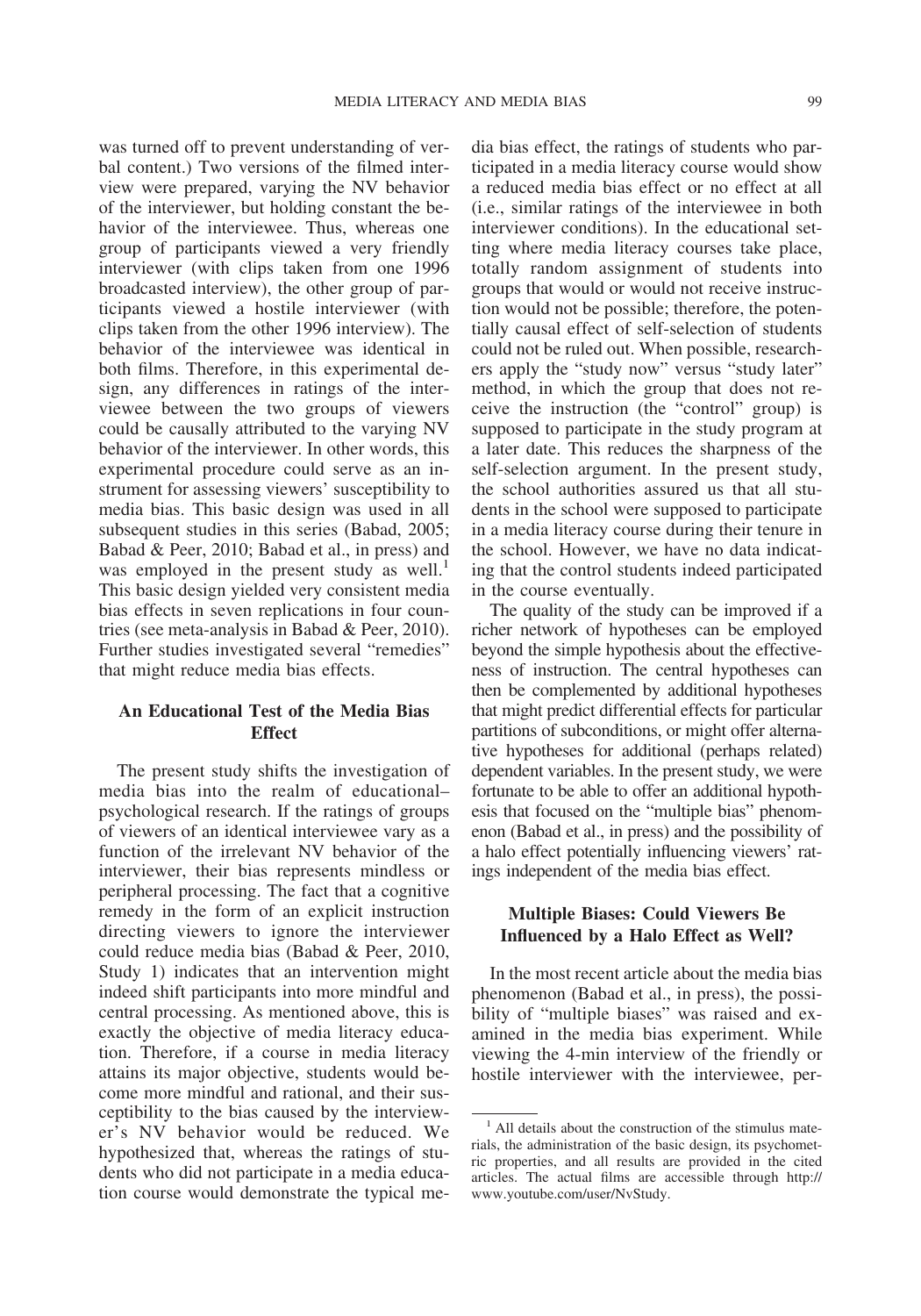haps viewers are influenced in a parallel fashion by two separate biases, each contributing independently and additively to their impressions and judgments of the interviewee. Multiple biases have not been mentioned or investigated thus far in bias research. Researchers design their procedures in bias experiments very carefully, trying to maximize the particular bias they are interested in and to exclude any other possibilities. But the number of biases that had been studied is very large—Wikipedia lists and describes more than 100 separate cognitive biases—and in a given reality situation, which is usually more complex and multifaceted than the "reality" contrived in a laboratory experiment, participants' judgments may well be influenced by several biases. Indeed, in all replications of the media bias experiment, viewers' judgments were influenced by an unintended halo effect in addition to the intended media bias effect.

In the experiment, viewers/judges were asked to rate the interviewee on a series of 10 attributes, and a separate additional question asked how much they personally liked the interviewee. The personal liking rating was initially included in the questionnaire to verify a hypothesized "vicarious halo effect" as a potential conceptual explanation of the media bias effect.

The halo phenomenon (Feeley, 2002a, 2002b; Nisbett & Wilson, 1977) involves a heuristic internal network of correlations that individuals apply to their impressions, triggered by an overall positive or negative impression. The generalized liking or disliking for the target person influences all other impressions, so that liked persons are rated more positively on a variety of attributes. In the media bias research, the hypothesized halo effect was presumably mediated by the NV behavior of the interviewer. The friendly behavior of the interviewer would probably be perceived as evidence of liking the interviewee, whereas the hostile behavior of the interviewer would be taken to indicate dislike. It was presumed that the viewers adopted the interviewer's liking or disliking of the interviewee (hence the term *vicarious*) and their subsequent ratings followed the halo effect pattern.

This conceptual account would have predicted a strong positive correlation between the experimental conditions (friendly vs. hostile interviewer) and the personal liking item, the interviewee being better liked personally by the

viewers in the friendly interviewer condition. But it is surprising that this prediction was not borne out by the findings, and no relationship at all was found between the experimental interviewer conditions and viewers' personal liking of the interviewee. This finding ruled out the proposed vicarious halo effect explanation, but it raised a new possibility, namely that the viewers demonstrated a halo effect (i.e., high correlation between their personal liking and their overall ratings of the interviewee) in addition to and independent of the interviewer condition. Thus, ratings would be influenced by the NV behavior of the interviewer; in addition, the ratings would be influenced by the personal liking viewers felt for the interviewee. The multiple bias proposition was strongly supported in all replications of the media bias experiment in the Babad et al. (in press) analyses. In fact, the halo effect was of a stronger magnitude than the media bias effect. We suggested that this phenomenon might characterize a multitude of reallife situations, even though it had never been explicitly investigated or discussed in the bias literature.

The multiple bias phenomenon and the consistent findings showing independence of the (stronger) halo effect and the (weaker) media bias effect in our studies opened the possibility of supplementing the central research hypothesis on the media bias effect in the present study by an additional hypothesis concerning the halo effect. For the media bias effect, we reasoned that if the media literacy course would be effective in changing students' thinking as consumers of the media, an interaction effect should be expected: Students who did not participate in the media literacy course would demonstrate the typical media bias effect (the interviewee being evaluated more positively in the friendly interviewer condition), whereas the students who participated in the media literacy course would be uninfluenced by the NV behavior of the interviewer, and therefore the media bias effect would be reduced or even disappear for those students.

But what should be predicted for the halo effect among the students who participated in the media literacy course? If the course had been successful in totally modifying their mode of thinking into mindfulness, then both the media bias effect and the halo effect would be predicted to be reduced or to disappear. On the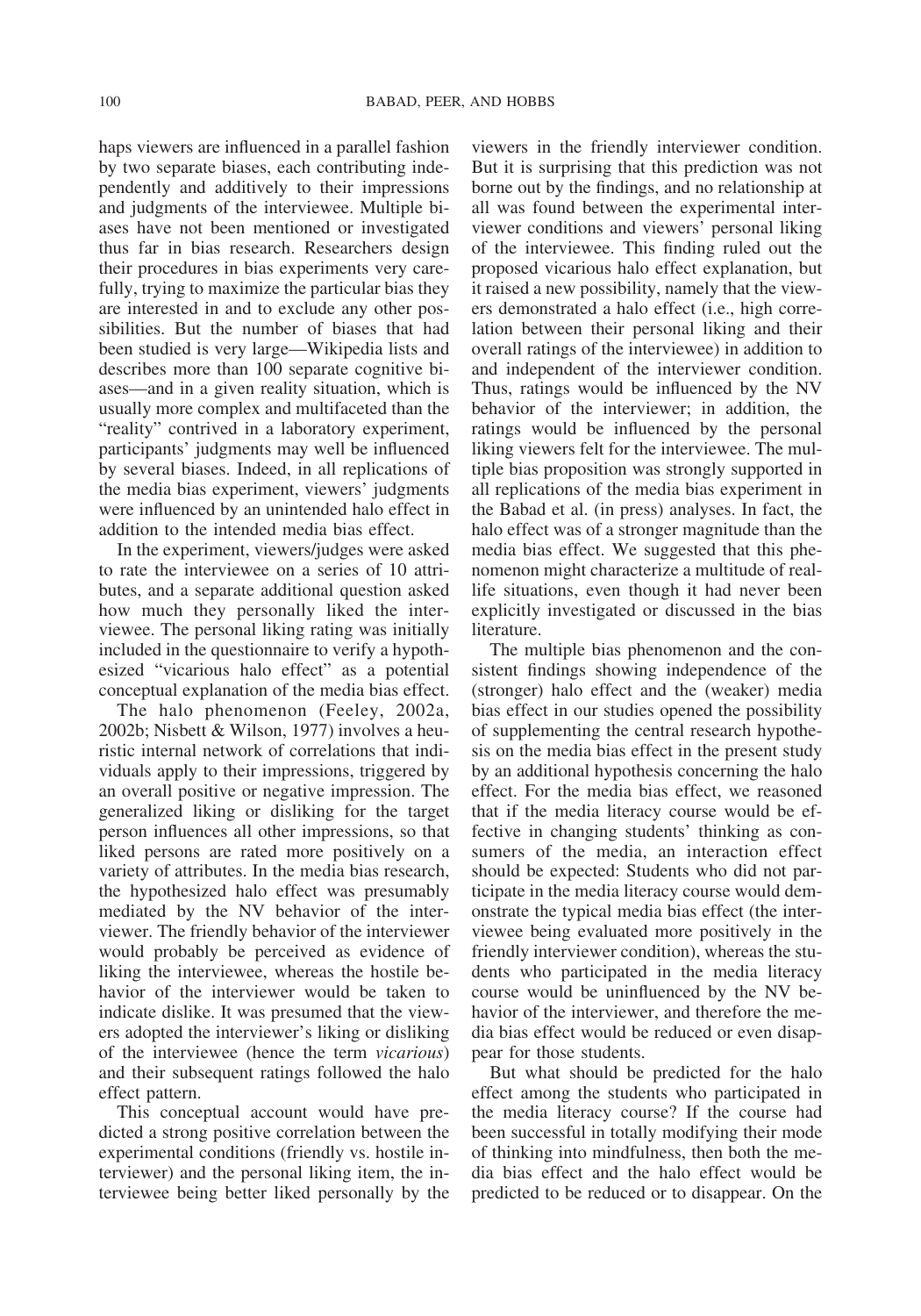other hand, the media literacy course is strictly limited to students' consumption of the public media, and all tasks, activities, and teachings are directly focused on media-related phenomena. Therefore, reduction of the media bias effect would be conceivable. In contrast, the halo effect is one of the strongest characteristics of impression formation and of human social interaction in general, a strong universal human tendency. It would be a bit far fetched to think that a limited intervention focused on specific media phenomena might have a substantial impact on such a universal and powerful phenomenon such as the halo effect. Therefore, we hypothesized that the halo effect would not be affected in the groups of students who participated in the media literacy course, and its intensity would be high among all students in this study. In other words, bias reduction among students who participated in the media literacy course would be limited to media bias, whereas the halo effect would not be affected by the media literacy course.

## **Method**

#### **Participants**

Eighty-eight high school students from a working-class community outside of a large metropolitan city in the Midwest of the United States participated in this research (48 male and 40 female students). Students' ages ranged between 13 and 19 years, with a mean age of 16.3 years  $(SD = 0.97)$ .

# **Design and Procedure**

The design of the current study was similar to the one that was evaluated and tested in previous studies of NV media bias (e.g., Babad, 2005). The experiment was conducted as a  $2 \times 2$  experiment, with interviewer NV behavior (friendly vs. hostile) and treatment condition (media literacy student group vs. control group) as the independent variables and ratings of viewers' overall impression of the interviewee as the dependent variable. Groups of students ("judges") viewed a videotaped political interview lasting about 4 min in a "nonverbal perception study." Because they were not familiar with the individuals depicted and could not understand the language and speech content, stu-

dents were able to use only posture, tone of voice, facial expression, eye behavior, and gestures of both the interviewer and interviewee in making their judgments. Subsequently, they filled out a short questionnaire, rating their impressions and attributions of the interviewee. Two versions of the stimulus interview were used, one depicting a friendly and facilitative interviewer, the other depicting the same interviewer appearing to be hostile and aggressive toward the interviewed politician. The video clips were recorded from lengthy parallel important broadcasted interviews held by a wellknown interviewer on Israeli TV with the two candidates for prime minister in an Israeli election. This known interviewer was found to be preferential and positive toward one candidate and hostile toward the other (Babad, 1999). The parts of the stimulus interview depicting the interviewee were identical in both viewing conditions. Judges were randomly assigned to the two conditions and were not aware of the existence of an alternative version of the interview. (For a detailed description of the construction and evaluation of the stimulus interview and materials, see Babad, 2005, p. 248.)

To examine the effect of a media education course on the susceptibility to media bias, 52 of the sampled judges actively participated in a media education course. This high school elective course, titled "Media Analysis," was a one-semester course open to students in all grades, ages 13 to 17. The course emphasized the key concepts of media literacy, and students engaged in the process of critically analyzing news, advertising, and film through critical questioning. Students completed assignments in which they analyzed the credibility of TV news and Internet Websites and examined patterns in the representation of violence in the media. Other topics included body image and the representation of gender in the mass media, media coverage of historical events, presidential ad campaigns, and children's advertising. In the course, students learned to analyze media by applying concepts such as purpose, audience, point of view, media languages, subtext, representation, and technology to diverse forms of visual and digital messages from contemporary and popular culture.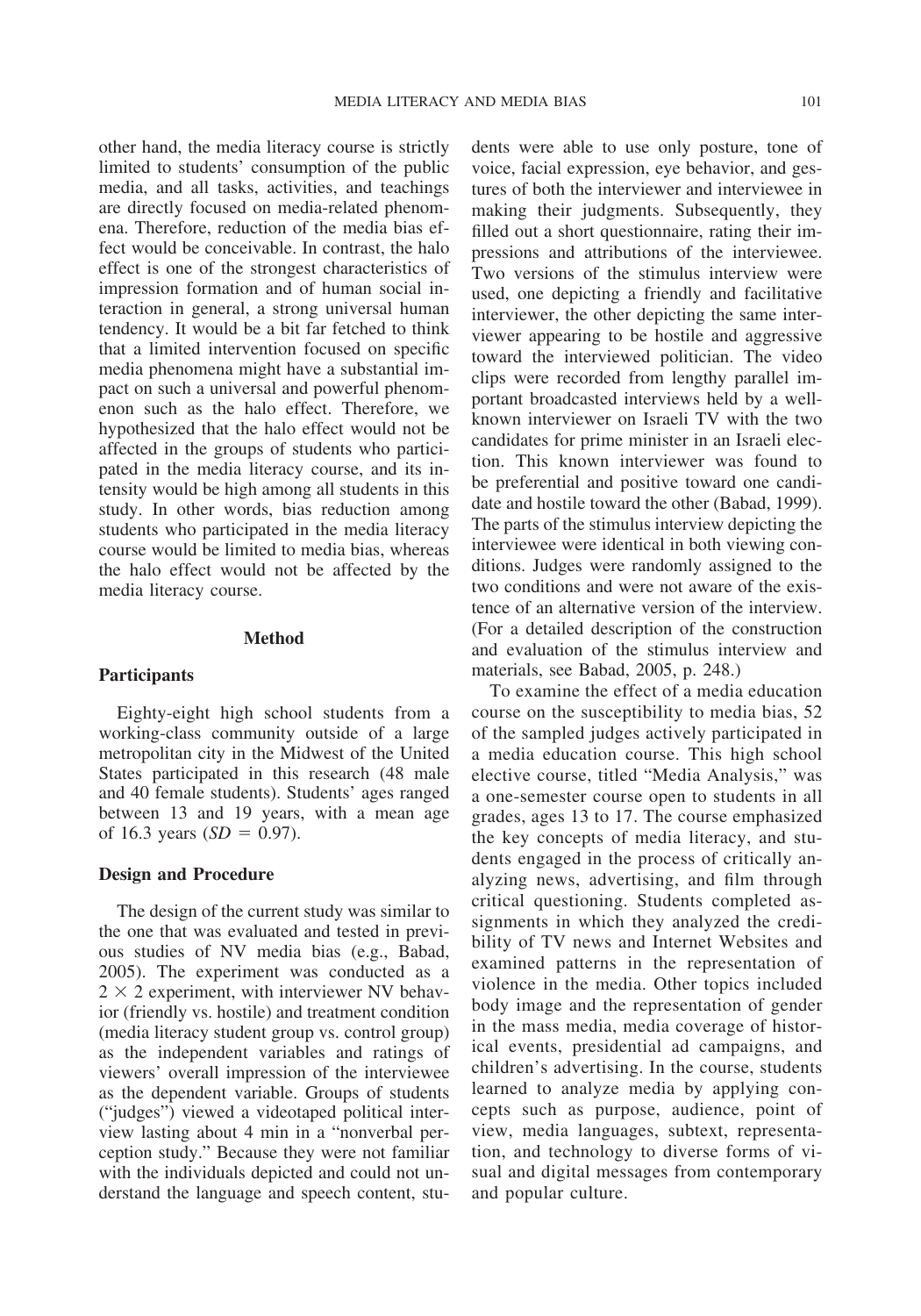#### **Materials**

The questionnaire was entitled "Nonverbal Perception Study," and the instructions read as follows:

Past research has shown that people can form relatively accurate impressions following a brief exposure to the nonverbal behavior of another person. In this study, conducted worldwide, we ask for your impressions of a politician who was interviewed by a TV commentator in an election campaign. Both the interviewer and the politician speak a foreign language, and therefore your perceptions will be based on nonverbal aspects only—facial expressions, body language, and tone of voice. You are asked to rate your perceptions of the interviewed politician on many dimensions, and we know that some judgments are easier to make than others. Please rate *all* dimensions, even if you are not sure. Follow your intuitive sense, even make guesses, because we are really interested in first impressions and perceptions. For each question and rating, please circle one number from 1 (low) to 9 (high) which represents your impression.

A short version of the original questionnaire, which included 10 ratings of the interviewee, was used. The overall impression composite averaged the following ratings: genuine, convincing, flexible, cheerful, credible, humorous, optimistic, warm, intelligent, and physical appearance (the psychometric properties of this questionnaire has been tested and validated in previous studies; e.g., Babad, 2005). The internal reliability of this scale was high (Cronbach's  $\alpha = .89$ ), similar to previous studies (e.g., Babad, 2005). In addition, a confirmatory factor analysis showed only one factor with an eigenvalue higher than 1 that correlated with 34% of the total variance and included all of the 10 items above. A separate question at the end of the questionnaire asked respondents to rate how much they personally liked the interviewee. The questionnaire is given in the Appendix. The experimenter always ascertained that none of the judges understood the verbal content (except for picking up random words such as *New York*).

### **Results**

Table 1 presents the means and standard deviations of the overall impression of the interviewee in the friendly interviewer versus the hostile interviewer conditions for the control group and the media educated group. To examine the hypothesized effect of the media literacy course on media bias, we computed a 2 (friendly vs. hostile interviewer)  $\times$  2 (control vs. media education students) analysis of variance (ANOVA) for the dependent variable. As predicted, the analysis revealed a statistically significant interaction effect,  $F(1, 84) = 5.45, p < .05$ . As can be seen in Figure 1, the media bias effect (i.e., difference between the ratings for the friendly vs. hostile interviewer condition) was evident for the control group, but disappeared in the comparison for the students who participated in the media education course. Students in the control group rated the interviewee more favorably when the interviewer was friendly  $(M = 4.76, SD = 1.1)$  than when the interviewer was hostile  $(M = 3.91, SD = 1.1)$ . This difference was statistically significant,  $t(34) = 2.34$ ,  $p < .05$ , and of a large effect size (Cohen's  $d = 0.73$ ). In contrast, students in the media educated group rated the interviewee even slightly more favorably when the interviewer was hostile  $(M = 4.3,$  $SD = 1.1$ ) than when the interviewer was friendly  $(M = 4.1, SD = 0.9)$ , but this difference was not significant,  $t(34) = -0.7$ ,  $p > .05$ . Thus, the media educated students appeared to be uninfluenced by the interviewer's friendly or hostile NV behavior when judging the interviewee. In other words, the students who participated in the media literacy course seemed to be immune to the media bias effect, to which others (who have not received media education) are susceptible.

Table 1

*Differences Between Friendly and Hostile Interviewers on Viewers' Impressions of the Interviewee in Control or Media Education Conditions*

| Sample          |    | Friendly interviewer |    | Hostile interviewer |         |             |
|-----------------|----|----------------------|----|---------------------|---------|-------------|
|                 | n  | Mean $(SD)$          | n  | Mean $(SD)$         |         | Cohen's $d$ |
| Control         | 19 | 4.76(1.1)            | 17 | 3.91(1.1)           | $2.34*$ | 0.73        |
| Media education | 23 | 4.11(0.9)            | 29 | 4.3(1.1)            | $-0.7$  | $-0.18$     |

 $p < .05$ .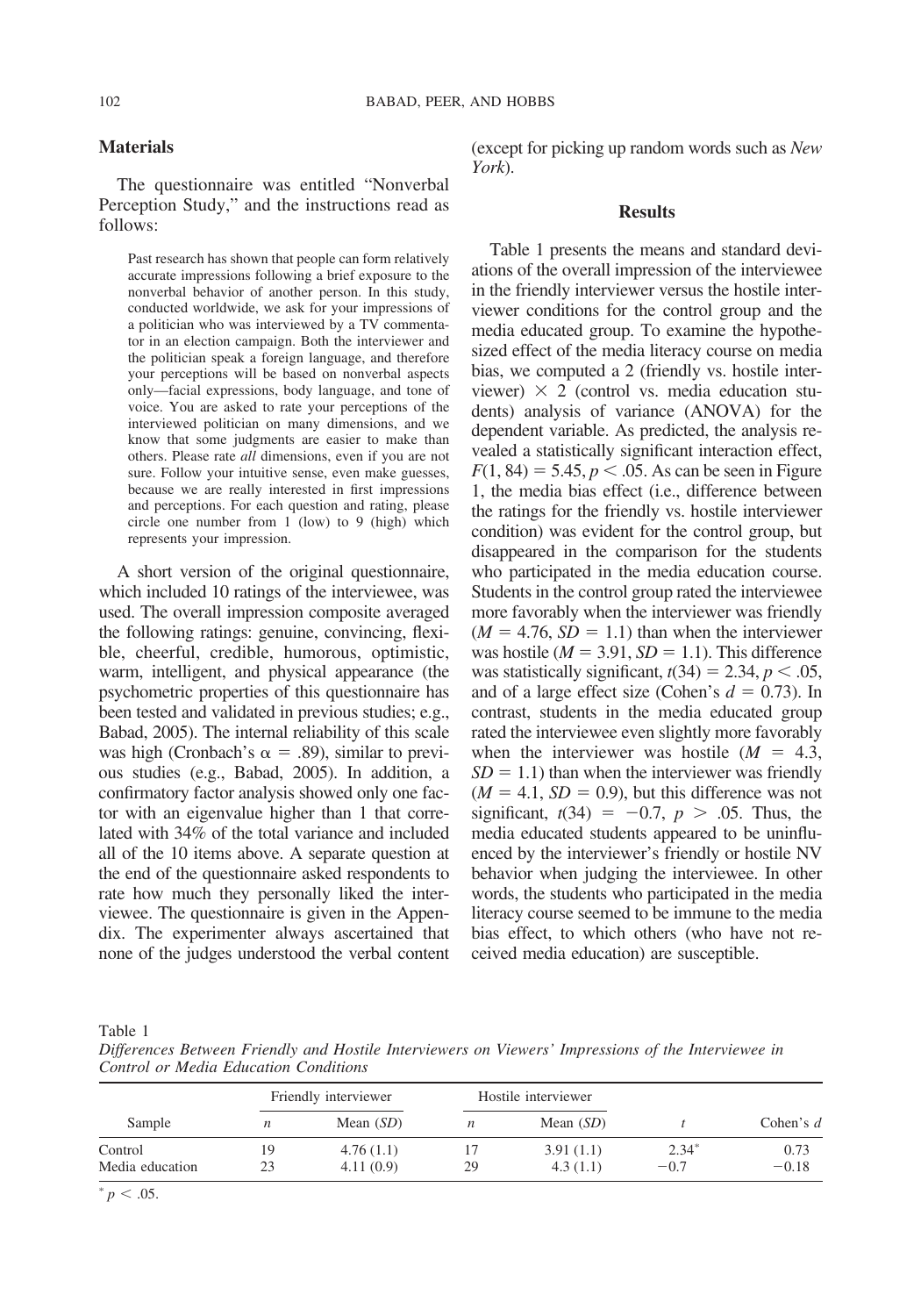

*Figure 1.* Differences between friendly and hostile interviewers on viewers' impressions of

the interviewee in control or media literacy conditions.

The second hypothesis was that the effect of participating in a media literacy course would be restricted to the reduction of the media bias effect, and would not affect other biases that are not focused on the media-related contents of the literacy course, such as the halo effect. Statistically, the media bias effect was measured via *t* tests comparing the friendly and hostile conditions' ratings of the interviewee. On the other hand, the halo effect was measured via the correlation between the personal liking of the interviewee and the overall ratings for each group separately. To compare these two effects in a uniform way, we transformed the media bias effect to a correlation coefficient. We predicted that the media bias effect would be evident only for the control group, but that both groups of students would demonstrate a strong halo effect. To explore this prediction, we computed three correlations for each group in the study: the correlation between the interviewer's NV (friendly vs. hostile) behavior and the overall averaged ratings of the interviewee (indicating a media bias effect in case of a significant correlation); the correlation between how much each participant personally liked the interviewee and their overall ratings (indicating a halo effect, better liking of the interviewee related to higher ratings); and the correlation between the interviewer's friendly versus hostile NV behavior and the personal liking rating (indicating possible

Mean Impression of Interviewee

dependence or independence between the media bias effect and the halo effect).

The findings of these analyses were as follows: For the control students who did not participate in the media literacy course, the results showed a media bias effect of a substantial but moderate effect magnitude  $(r = .37, p < .05)$ , a stronger halo effect  $(r = .50, p < .01)$ , and a rather small and insignificant interaction effect ( $r = .23$ ,  $p >$ .05), indicating independence of the two biases. In contrast, for the students who participated in the media literacy course, the media bias effect disappeared  $(r = .09, p > .05)$ , but the halo effect was strong and of high effect magnitude  $(r = .56, )$  $p < .01$ ). Here, too, no interaction effect between the two biases was found ( $r = .17$ ,  $p > .05$ ). Thus, students who participated in the media literacy course did not demonstrate the media bias effect, but they were still highly susceptible to the stronger halo effect.

Further analysis showed that students' gender did not affect this pattern of results. Both male and female students were affected by the media bias effect in the control group and immune to it in the media educated group. An ANOVA including gender as an additional betweensubjects factor replicated the aforementioned interaction effect,  $F(1, 80) = 5.96$ ,  $p < .05$ , and showed no main or interaction effect for participants' gender  $(Fs \leq 1.00)$ .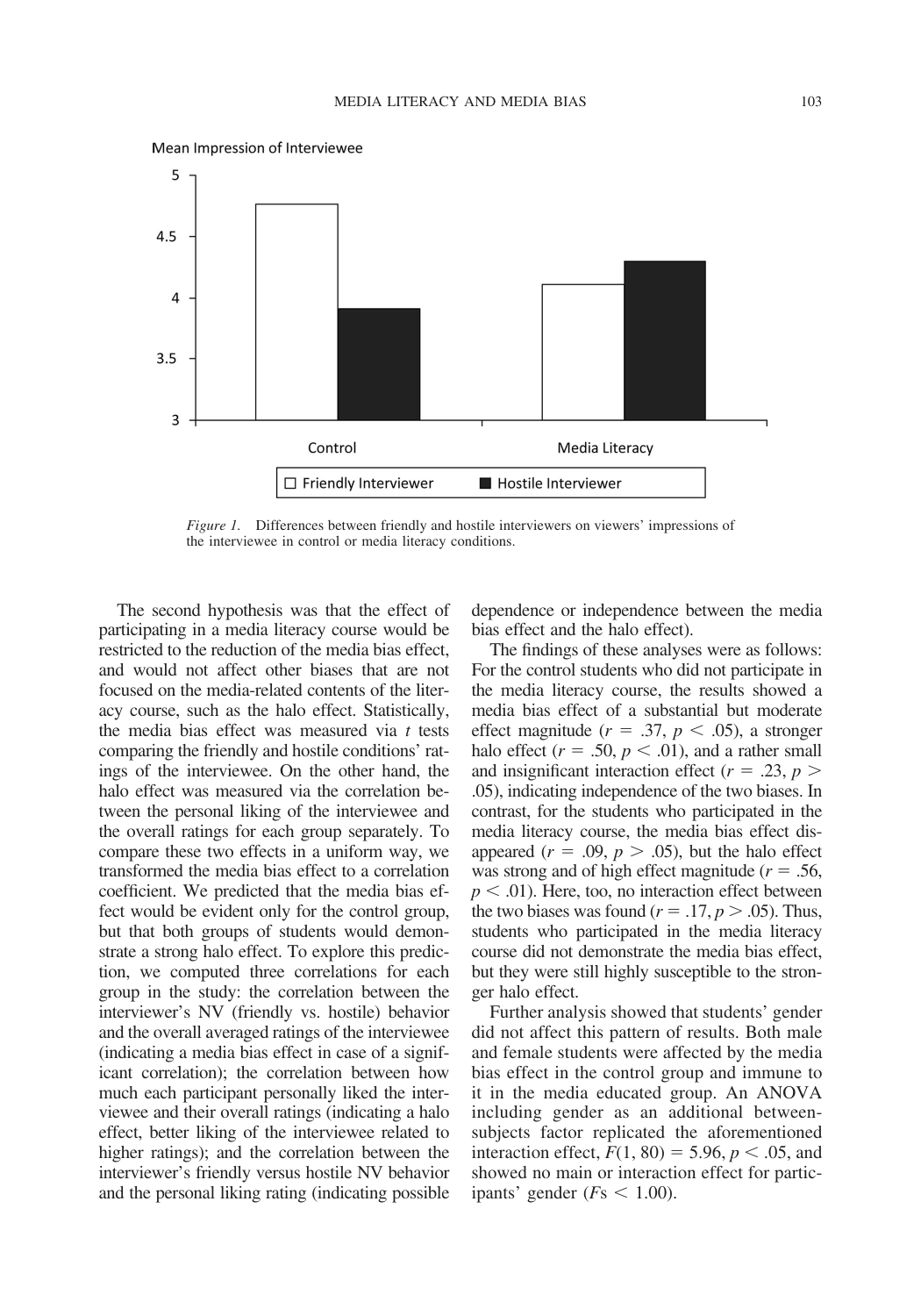### **Discussion**

The results confirmed the hypotheses and the conceptual explanation that was offered. For the control students who did not participate in the media literacy course, the results fully replicated all previous results for this experimental design (Babad, 2005; Babad & Peer, 2010; Babad et al., in press): A significant media bias effect of moderate magnitude was found for these students (*r .*37) together with a halo effect of strong intensity  $(r = .50)$ , but these two biases were unrelated to each other  $(r = .23)$ , and each contributed independently to influence students' ratings of the interviewee. In the students who participated in the media literacy course, the media bias effect disappeared as expected  $(r = .09)$ , and no difference in ratings was found between students who viewed the friendly versus the hostile interviewer. At the same time, a strong halo effect  $(r = .56)$ was found for these students, similar in magnitude to the halo effect found for the control students. Therefore, we concluded that, as hypothesized, the media literacy education course contributed to reduce the media bias for course participants. (A conceptual alternative, focused on the potential effect of self-selection of students, is discussed later.)

If we attribute the significant interaction effect in the media bias  $2 \times 2$  ANOVA to the independent variable in the design (namely, participation in the media literacy course), the conceptual conclusion would be that the instruction in the media literacy course probably succeeded in shifting students from mindlessness, peripheral, or heuristic processing to a mode of mindfulness, central, and rational processing of media-related information. They became better consumers of public media, capable of dealing with potential undue influences.

In the introduction section, we pointed out that the present study integrated two rather distinct research frameworks—experimental psychology dealing with the cognitive consequences of media bias on the one hand, and educational research on the effectiveness of media literacy instruction on the other hand. The study would have been designed quite differently from each framework in terms of sampling, measures, methodology, timing of measurement, and many other additional aspects. Educational research on the efficacy of media education would naturally have been far more extensive and comprehensive than a study

complementing previous media bias experiments to measure media bias among students who participated in a media literacy course. It is probably quite obvious that we designed this study from an experimental social–psychological perspective; therefore, the study was small and quite modest.

That stated, we still argue that the findings may have significant educational implications because empirical evidence on the mental impact of media literacy education of the type offered here has not been published in the literature. The experimental procedure for measuring media bias might be said to have served here as a sort of "performance test" for tracing students' mode of thinking and information processing. As such, it supported the hypothesized notion that media literacy education might indeed change students' mode of thinking as consumers of the mass media.

The self-selection issue must be discussed next. Experimental psychologists and educational researchers would probably differ in their opinion regarding the self-selection issue and its impact on the conclusions. This study involved an educational field experiment in which participants were randomly assigned to the experimental group in one condition (the friendly vs. interviewer independent variable) but could not be randomly assigned into groups according the second independent variable (participated or did not participate in the media literacy course). Educational researchers would probably have been satisfied with the design of this field experiment and would accept the results and conclusions offered, especially in light of the additional findings on halo effects not being influenced by the media literacy course. Experimental psychologists might have argued that self-selection might have influenced students' decision to take or not to take the media literacy course; therefore, the observed interaction effect might have alternatively been caused by students' characteristics and attributes and/or by the effect of the course in itself. According to school officials, no self-selection could be involved in course enrollment because all (or almost all) students were expected to participate in the media education course in due time, That reduces somewhat the edge of the self-selection argument, but frankly, we did not obtain data showing that all students in the control group had indeed participated in the media literacy course subsequently. According to this view,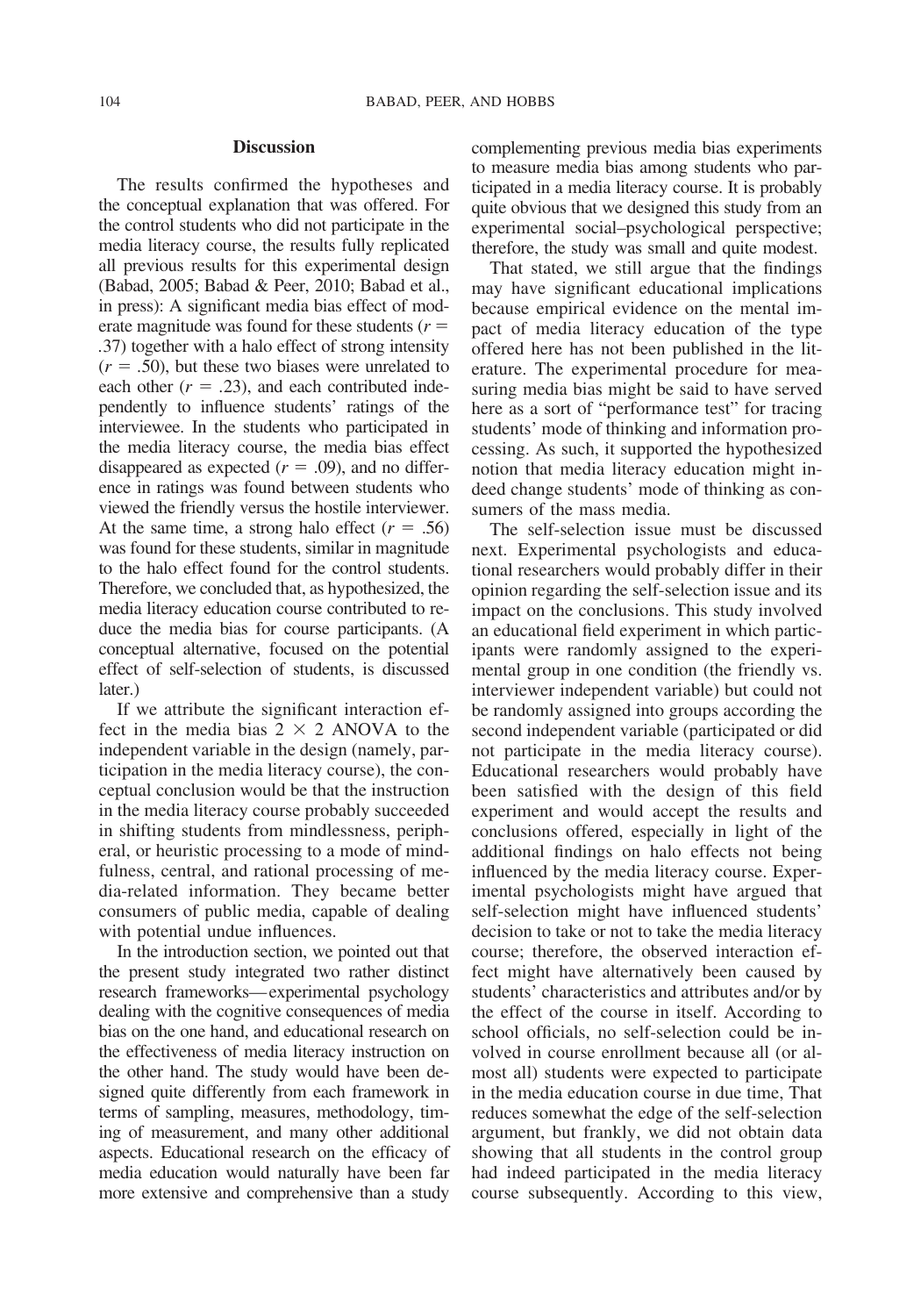the conclusions would be somewhat qualified to include the possibility of a confounding factor—that students with a particular cognitive and personality profile, or students with a particular set of needs, would both choose to participate in a media literacy course and be immune to media bias susceptibility. Even with this qualification, we believe that the findings are important and their conceptual and practical implications are meaningful. Future studies may also focus on other types media literacy courses (that may or may not be mandatory to some students) and can also examine institutional aspects that contribute (or reduce) students' susceptibility to media biases such as the one explored in this study. Also, future studies could administer (prior to the actual experiment) to students in both experimental and control groups a questionnaire about their general attitudes and beliefs about the media. Although this approach would not rule out the issue of selfselection, it would at least help ensure that the two groups were somewhat similar in terms of their media-related attitudes prior to participating (or not) in a media literacy course.

The fact that the ratings of the media literacy students demonstrated a strong halo effect along with the absence of a media bias effect was quite significant. There was no reason to presume that a media literacy course could inoculate students against susceptibility to all biases, especially with the halo effect representing a basic, universal, and powerful human tendency. Therefore, the fact that all groups of participants demonstrated a halo effect of the same high magnitude, whereas the media bias effect was evident for the control groups but disappeared in the media literacy groups, adds to the validity of the claim that the influence of the course would be concentrated on, or limited to, the particular content domain it was intended to influence. This complex differential finding might be said to contribute to the construct validity of the experimental test situation as an index for assessing the validity of media literacy education. However, it should be noted that the halo effect observed in this study could have been the result of the questionnaire format, namely, the fact that the "liking" question came last after all of the other items relating to the interviewee's judgment.

The last issue in the discussion of the present research focuses on the phenomenon of multiple biases and on the contribution of the present study to the conceptualization of this phenomenon. In the previous report (Babad et al., in press), we argued that two or more distinctly different biases might be operating in real-life social situations such as the 4-min interview employed in the media bias research. In seven independent replications in four countries, viewers' ratings revealed a media bias effect of moderate magnitude (i.e., ratings being influenced by the interviewer's friendly or hostile NV behavior) along with an intense halo effect (viewers' ratings being influenced by their personal liking of the interviewee), and these effects were systematically independent of each other. Thus, a judge's ratings could be influenced (perhaps in an additive manner) by her/his personal impression and liking of the interviewee and by the interviewer's NV toward the interviewee. These findings were replicated here in yet another independent American sample of high school students, younger than the college population employed in the previous studies.

But the unique phenomenon in the present study was the fact that the two biases showed different patterns and "behaved differently," so to speak. The field intervention (in the form of the media literacy course) influenced the media bias in one way and the halo effect in a very different way. The course reduced the media bias effect, but it did not have any effect on the observed intensity of the halo effect. This possibility would add a new conceptual dimension and much complexity to the newly formalized phenomenon of multiple biases. Not only is it feasible that several unique (and perhaps independent) biases would influence participants in real-life social situations, but it is reasonable to assume that their influences on participants' information processing would be differential. In fact, multiple biases may well influence people in contradictory and opposite ways. Such possibilities should be investigated in future research in a variety of stimulus situations that arouse different types of biases.

## **References**

- Alvermann, D., Moon, J., & Hagood, M. (1999). *Popular culture in the classroom: Teaching and researching critical media literacy.* Newark, DE: International Reading Association.
- Anstey, M., & Bull, G. (2006). *Teaching and learning multiliteracies: Changing times, changing lit-*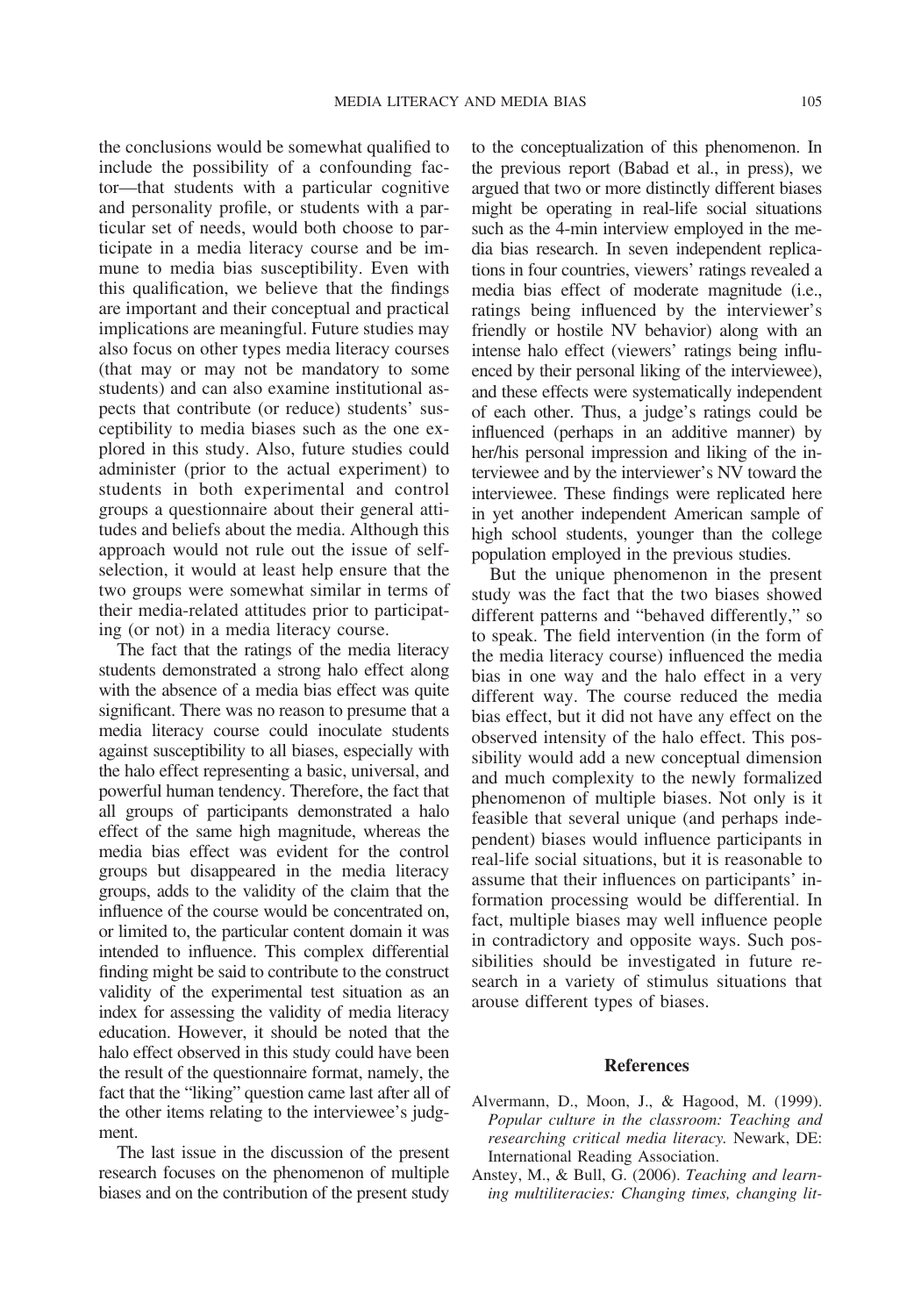*eracies.* Newark, DE: International Reading Association.

- Austin, E. W., & Johnson, K. (1997). Immediate and delayed effects of media literacy training on third graders' decision making for alcohol. *Health Communication, 9,* 323–349. doi:10.1207/s15327027hc0904\_3
- Austin, E., Pinkleton, B., & Funabiki, R. (2007). The desirability paradox in the effects of media literacy training. *Communication Research, 34,* 483–506. doi:10.1177/0093650207305233
- Babad, E. (1999). Preferential treatment in television interviewing: Evidence from nonverbal behavior political communication. *Political Communication, 16,* 337–358. doi:10.1080/105846099198668
- Babad, E. (2005). The psychological price of media bias. *Journal of Experimental Psychology: Applied, 11,* 245–255. doi:10.1037/1076-898X .11.4.245
- Babad, E., & Peer, E. (2010). Media bias in interviewers' nonverbal behavior: Cognitive remedy, attitude similarity and meta-analysis, *Journal of Nonverbal Behavior, 34,* 57–78. doi:10.1007/ s10919-009-0078-x
- Babad, E., Peer, E., & Benayoun, Y. (in press). Can multiple biases occur in a single situation? Evidence from media bias research. *Journal of Applied Social Psychology.*
- Banerjee, S., & Greene, K. (2006). Analysis versus production: Adolescent cognitive and attitudinal responses to antismoking interventions. *Journal of Communication, 56,* 773–794. doi:10.1111/j.1460- 2466.2006.00319.x
- Buckingham, D. (2003). *Media education.* London, England: Polity Press.
- Buller, D. B., & Burgoon, J. K. (1996). Interpersonal deception theory. *Communication Theory, 6,* 203– 242. doi:10.1111/j.1468-2885.1996.tb00127.x
- Chaiken, S., Liberman, A., & Eagly, A. (1989). Heuristic and systematic information processing within and beyond the persuasion context. In J. Uleman & J. Bargh (Eds.), *Unintended thought* (pp. 212– 252). New York, NY: Guilford Press.
- Dorr, A., Graves, S., & Phelps, E. (1980). Television literacy for young children. *Journal of Communication, 30,* 71–80. doi:10.1111/j.1460-2466.1980 .tb01994.x
- Epstein, S. (1994). Integration of the cognitive and the psychodynamic unconscious. *American Psychologist, 49,* 709–724. doi:10.1037/0003-066X .49.8.709
- Feeley, T. (2002a). Comment on halo effects in rating and evaluation research. *Human Communication Research, 28,* 578–586. doi:10.1111/j.1468- 2958.2002.tb00825.x
- Feeley, T. (2002b). Evidence of halo effects in student evaluations of communication instruction. *Communication Education, 51,* 225–236. doi: 10.1080/03634520216519
- Friedman, H., DiMatteo, M., & Mertz, T. (1980). Nonverbal communication on television news: The facial expression of broadcasters during coverage of a presidential election campaign. *Personality and Social Psychology Bulletin, 6,* 427–435. doi: 10.1177/014616728063016
- Friedman, H., Mertz, T., & DiMatteo, R. (1980). Perceived bias in the facial impressions of television news broadcasters. *Journal of Communication, 30,* 103–111. doi:10.1111/j.1460-2466.1980 .tb02022.x
- Hobbs, R. (1996). Expanding the concept of literacy. In R. Kubey (Ed.), *Media literacy in the information age* (pp. 163–186)*.* New York, NY: Transaction Press.
- Hobbs, R. (1998). The seven great debates in the media literacy movement. *Journal of Communication, 48,* 9–29.
- Hobbs, R. (2006). Multiple visions of multimedia literacy: Emerging areas of synthesis. In M. McKenna, L. Labbo, R. Kieffer, & D. Reinking (Eds.), *Handbook of literacy and technology* (Vol. 2, pp. 15–28). Mahwah, NJ: Erlbaum.
- Hobbs, R. (2007). *Reading the media: Media literacy in high school English.* New York, NY: Teachers College Press.
- Kahneman, D., & Tversky, A. (1979). Prospect theory: An analysis of decision under risk. *Econometrica, 47,* 263–292. doi:10.2307/1914185
- Kress, G. (2003). *Literacy in the new media age.* London, England: Routledge. doi:10.4324/ 9780203164754
- Langer, E. (1989). *Mindfulness.* Cambridge, MA: DeCapo Press.
- Langer, E., & Piper, A. (1987). The prevention of mindlessness. *Journal of Personality and Social Psychology, 37,* 2014–2024. doi:10.1037/0022- 3514.53.2.280
- Lavender, T., Tufte, B., & Lemish, D. (2003). *Global trends in media education: Policies and practices.* Cresskill, NJ: Hampton Press.
- Lemish, D. (1997). Kindergartners' understanding of television: A cross-cultural comparison. *Communication Studies, 48,* 109–126. doi:10.1080/ 10510979709368495
- Mullen, B., Futrell, D., Stairs, D., Rice, D., Baumeister, R., Dawson, K., . . . Rosenfeld, P. (1986). Newscasters' facial expressions and voting behavior of viewers: Can a smile elect a president? *Journal of Personality and Social Psychology, 51,* 291–295. doi:10.1037/0022-3514.51.2.291
- Nisbett, R., & Wilson, T. (1977). The halo effect: Evidence for unconscious alteration of judgments. *Journal of Personality and Social Psychology, 35,* 250–256. doi:10.1037/0022-3514.35.4.250
- Petty, R., & Cacioppo, J. (1986). The elaboration likelihood model of persuasion. In L. Berkowitz